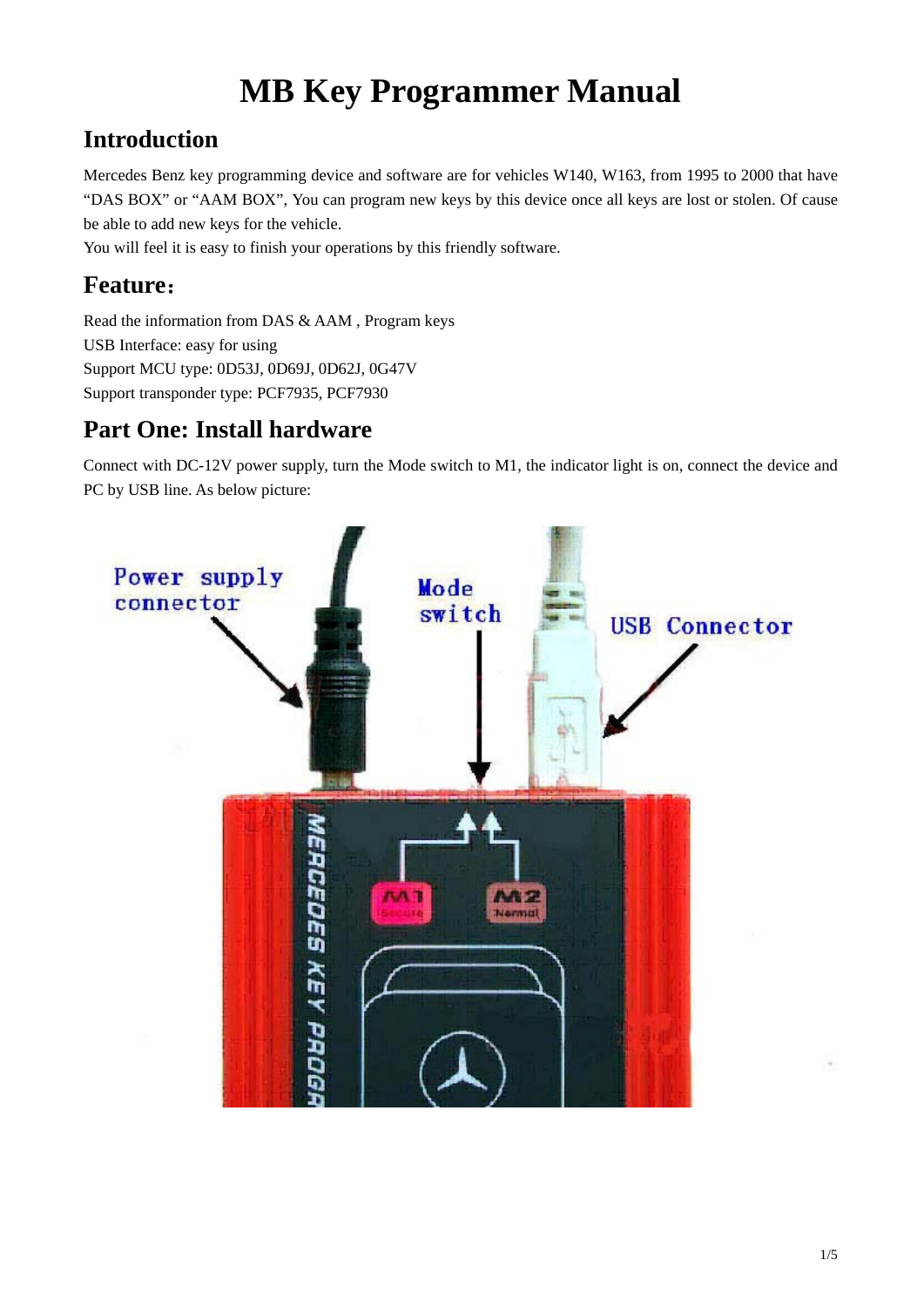### **Part Two: Port setting**

If the Serial Port Number is greater than COM4, you must choose the port in COM1-COM4. Go to **[Device Manager]**, it shows as below:

| 鸟 Device Manager                               |  |
|------------------------------------------------|--|
| Help<br>File<br>Action<br>View                 |  |
| q &<br>ピ<br>恩<br>盯<br>■ ※ 図 例                  |  |
| ⊟~ <b>∭</b> , AAAA                             |  |
| Computer<br>$+$                                |  |
| Disk drives                                    |  |
| Display adapters<br>$\overline{+}$             |  |
| n Floppy disk controllers<br>$+$               |  |
| 基 Floppy disk drives<br>$+$                    |  |
| IDE ATA/ATAPI controllers<br>$+$               |  |
| <b>Source</b> Keyboards<br>Ė                   |  |
| Mice and other pointing devices<br>$rac{+}{+}$ |  |
| Monitors                                       |  |
| 圖 Network adapters<br>由                        |  |
| Other devices                                  |  |
| Multimedia Audio Controller                    |  |
| 白 y Ports (COM&LPT)                            |  |
| Communications Port (COM1)                     |  |
| Communications Port (COM2)                     |  |
| $\mathcal F$ Printer Port (LPT1)               |  |
| QCET BENZ KEY Pro COM PORT (COM5)              |  |
| Processors<br>$+$                              |  |
| Sound, video and game controllers<br>Ė         |  |
| System devices<br>$+$                          |  |
|                                                |  |

Choose **[QCET BENZ KEY Pro COM PORT (COM5)]**, right click choose Properties, it shows as below:

| QCET BENZ KEY Pro COM PORT (COM5) Properties |                               |        |
|----------------------------------------------|-------------------------------|--------|
| General Port Settings Driver<br>Details      |                               |        |
| Bits per second:                             | 9600                          | ۷      |
| Data bits:                                   | 8                             | v      |
| Parity:                                      | None                          | ٧      |
| Stop bits:                                   | 1                             | v      |
| Flow control:                                | None                          | Y      |
|                                              | Restore Defaults<br>Advanced. |        |
|                                              |                               |        |
|                                              |                               |        |
|                                              | OΚ                            | Cancel |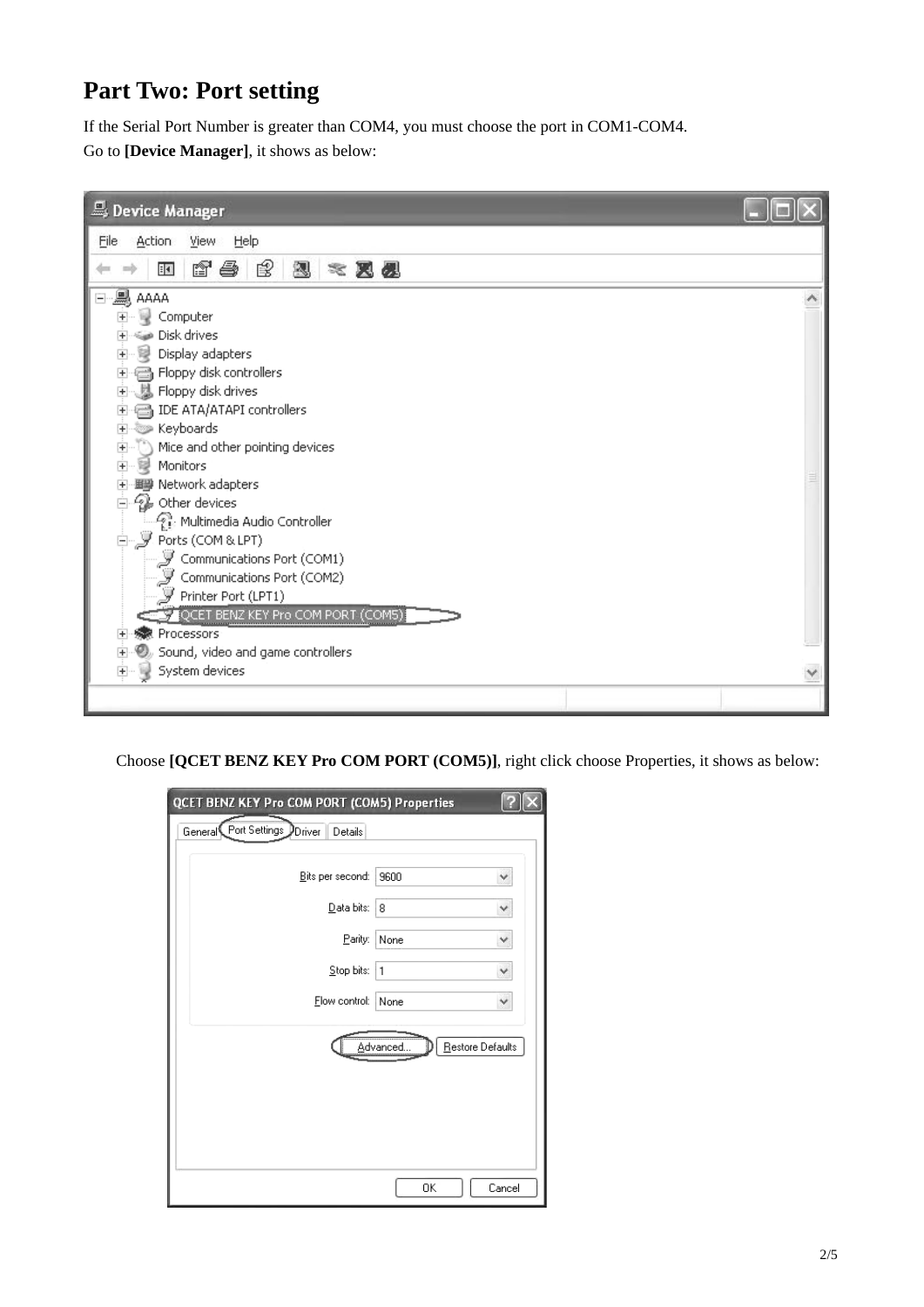Go to **[Port Settings]** panel, then clic k [Advanced…], it shows as below: Choose one COM Port Number (COM1-COM4), and then click OK t o finish the operation.

| COM Port Number:<br><b>IICOM5</b>                                                                                          |                               | 0K       |
|----------------------------------------------------------------------------------------------------------------------------|-------------------------------|----------|
| <b>USB Transfer Sizes</b>                                                                                                  |                               | Cancel   |
| Select lower settings to correct performance problems at low baud rates.<br>Select higher settings for faster performance. |                               | Defaults |
| Receive (Bytes):<br>4096                                                                                                   |                               |          |
| Transmit (Bytes):<br>4096                                                                                                  |                               |          |
| <b>BM Options:</b>                                                                                                         | Miscellaneous Options         |          |
| Select lower settings to correct response problems.                                                                        | Serial Enumerator             | ⊽        |
| Latency Timer (msec):<br>16                                                                                                | <b>Serial Printer</b>         |          |
|                                                                                                                            | Cancel If Power Off           |          |
| Timeouts                                                                                                                   | Event On Surprise Removal     |          |
|                                                                                                                            | Set RTS On Close              |          |
| Minimum Read Timeout (msec):<br>۱o                                                                                         | Disable Modem Ctrl At Startup |          |

#### **Part Three: Operations**

**Key Programmer principle: Use the device to read the data of DAS & AAM , then write the data into a new key or key-chip. Please note, a key or key-chip can be written just once, can not be rewritten. That means the old key cannot be programmed again. The key or key-chip which you want to be programmed must be**  new.

1.Read the Data from DAS & AAM: Remove the MCU from DAS & AAM Board. Solder it on the adapter carefully. Connect the adapter at the right position, as below show.

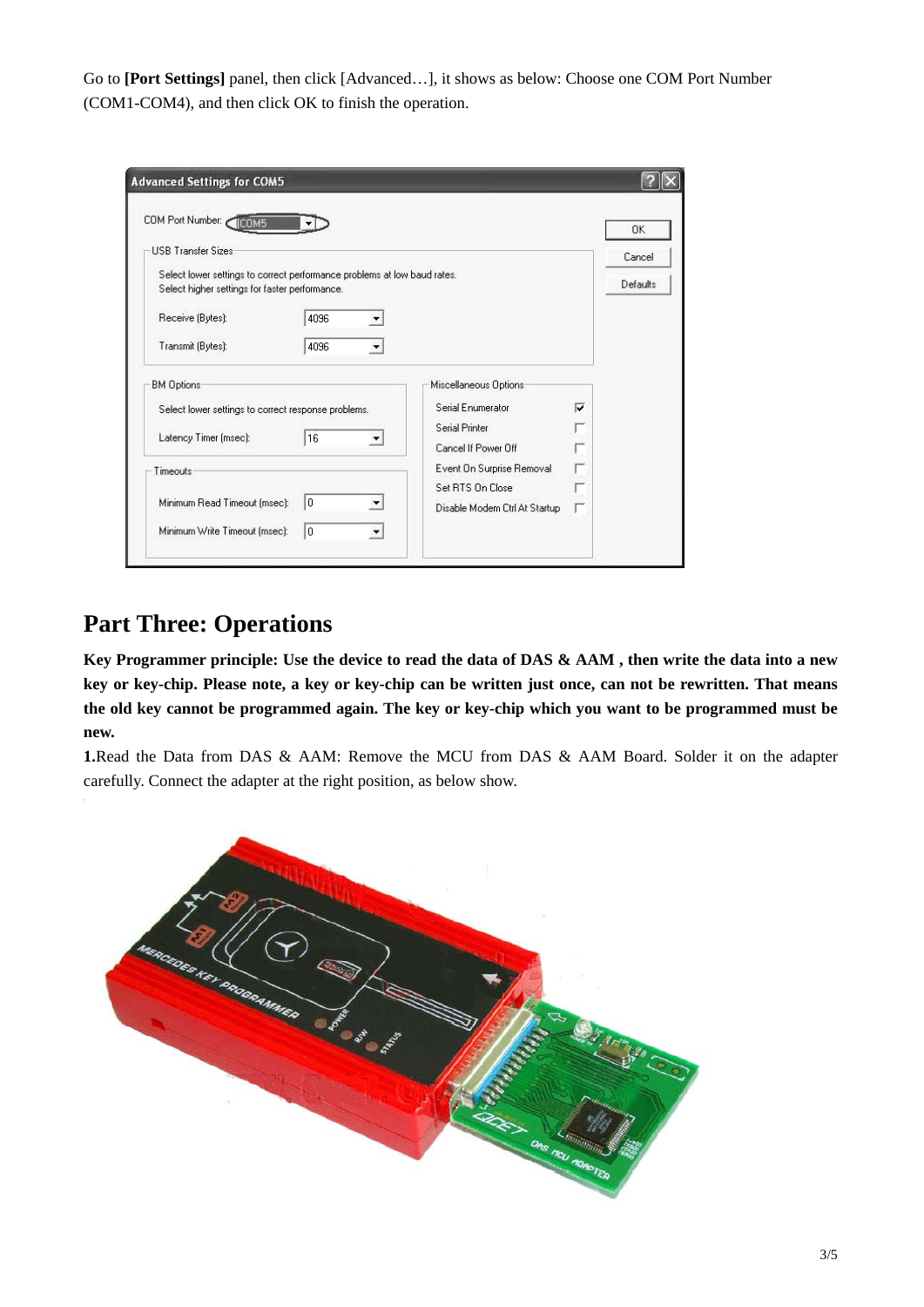**2.**Open the software. You need click **[Check Port]** first, software will remind you switch to M1 mode, the red indicator light should light, and then click [OK]. It will find out the right COM-PORT automatically. Please note that: COM-PORT must be in "COM1-COM4" you can get more information at previous page, "PART TWO: Port Setting". After that, the software will show the correct port that you are using now. As below shows:

| <b>BENZ KEY</b>                                        |                 |                                  |                                     |        | ll Cl<br><b>First</b> |
|--------------------------------------------------------|-----------------|----------------------------------|-------------------------------------|--------|-----------------------|
|                                                        | <b>ANTITYPE</b> | <b>MERCEDES KEY PROGRAM</b><br>× | CPUTYPE                             | Ÿ      | <b>SEAR</b>           |
| <b>ANTITYPE: DAS</b>                                   | ANTITYPE        | <b>CPUTYPE</b>                   |                                     | ReMark | $\hat{\phantom{a}}$   |
| CPUTYPE: 0D62J                                         | AAM             | 0647V                            | years<br>****                       | AAM    |                       |
|                                                        | DAS             | OD53J                            | ****                                | DAS    |                       |
| $years:***$                                            | <b>DE</b> DAS   | 0D62J                            | ****                                | DAS    |                       |
|                                                        | DAS             | OD69J                            | ****                                | DAS    |                       |
| Rellark: DAS<br><b>IMAGE</b><br>энти-электронал помог- |                 |                                  |                                     |        |                       |
| Zoom In                                                | $\leq$ 100      |                                  |                                     |        | $\,$                  |
| <b>Back</b>                                            | Next            |                                  | THE PORT: COM4<br><b>Check Port</b> |        | About                 |
|                                                        |                 |                                  |                                     |        |                       |

**3.** Choose the right vehicle type which you have. Click **[Zoom In]** if you want to see the large picture. And then Click [NEXT], Click [Read], then [SAVE] data, please mark down the save path, usually the default save path is **C:\Program Files\BENZ\_KEY\UserBackfile.** 

Please also memorize the file name, such as  $[AAM_0G47V_xxxx_2008-03-10_0001.BIN]$ . Save the data then click **[Make KEY]**, now it will display as below. In addition, **[Open]** and **[Write]** button is us ed for writing or other purpose by well-informed user. So these two buttons are out of the scope of regular operations.

| <b>BENZ KEY</b> | <b>MERCEDES KEY PROG</b>                                                                                                                                                                                                                                                                                         |
|-----------------|------------------------------------------------------------------------------------------------------------------------------------------------------------------------------------------------------------------------------------------------------------------------------------------------------------------|
| Read            | ANTITYPE: DAS<br>CPUTYPE: 0D53T                                                                                                                                                                                                                                                                                  |
| SAVE            | vears:****<br>ReMark:DAS                                                                                                                                                                                                                                                                                         |
| Make KEY        | $[2008/03/10-16:29'56]$<br>Turn the Switch to M1 (Secure) follow the Guidephoto. Wait for 3<br>second, then press [ok] move forward.<br>[2008/03/10-16:29'57] Reading Data from chip<br>$[2008/03/10-16:30'01]$ Operation OK<br>[2008/03/10-16:30'03] Save Data To File<br>[2008/03/10-16:30'03] Backup Data OK! |
| 净 OPEN          | [2008/03/10-16:30'03] Save file to C:\Program Files\BENZ_KEY<br>\UserBackFile\DAS_0D53J_xxxx_2008-03-10_0003.bin                                                                                                                                                                                                 |
| <b>WRITE</b>    |                                                                                                                                                                                                                                                                                                                  |
| <b>Back</b>     | THE PORT: COM4<br>Edit<br>Next<br>Check Port<br>About                                                                                                                                                                                                                                                            |

4/5